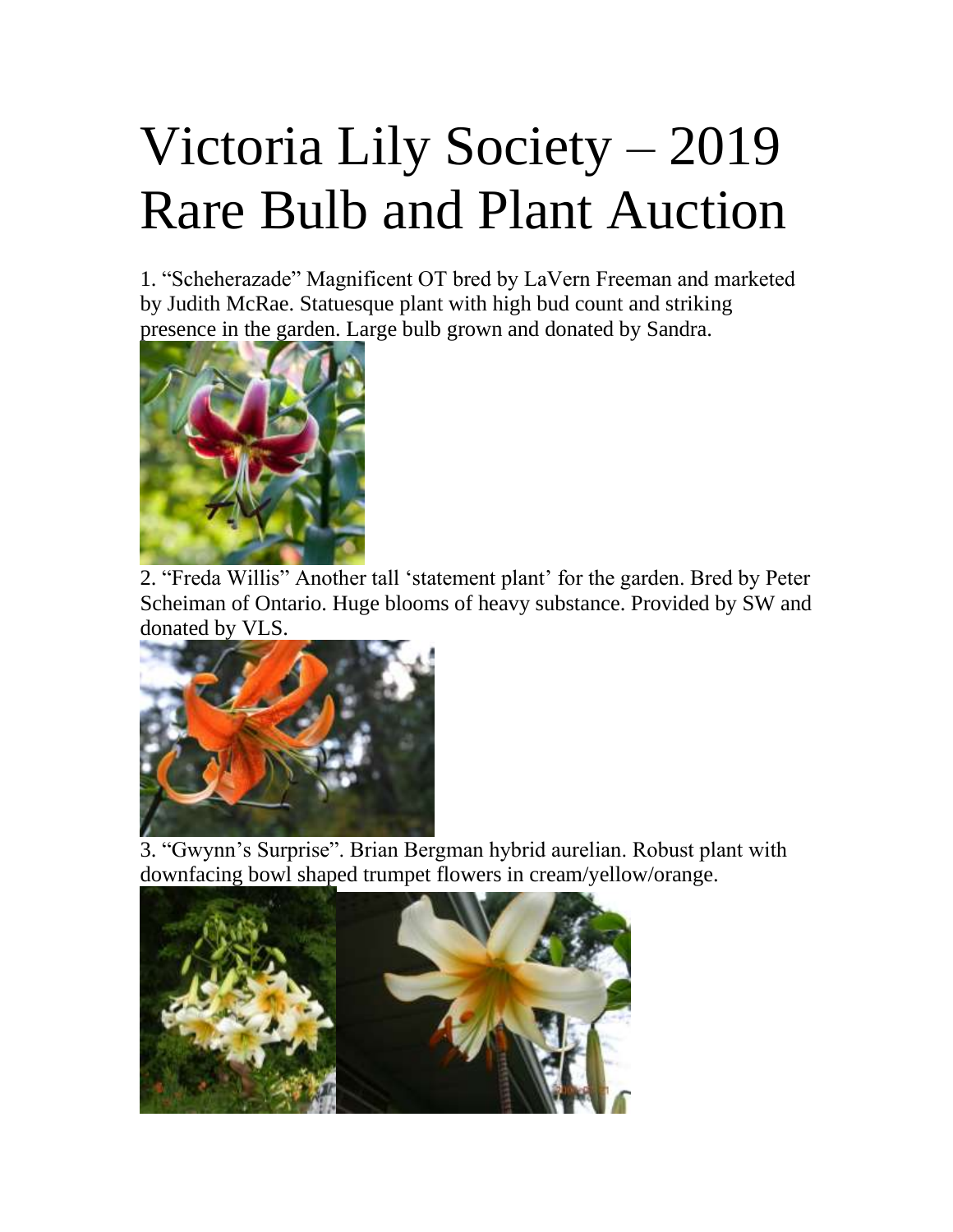4. "Sarcee". Martagon with dark red flowers and near black stems. Striking with that black stem and dark flowers! Rare. Donated by VLS.



5. Trillium kurabyashi – dark red northern California sessile trillium. Large flowers and leaves. A clone from Scentsational Plants. Three noses, one will bloom this year. Donated by Colin.



6. "Eros" A Christopher North hybrid using L. langkongense and other hybrid asiatics. Striking form with elegent pedicels and flowers. Color is a soft dusty rose. Scented. Hard to get. Donated by Brenda.

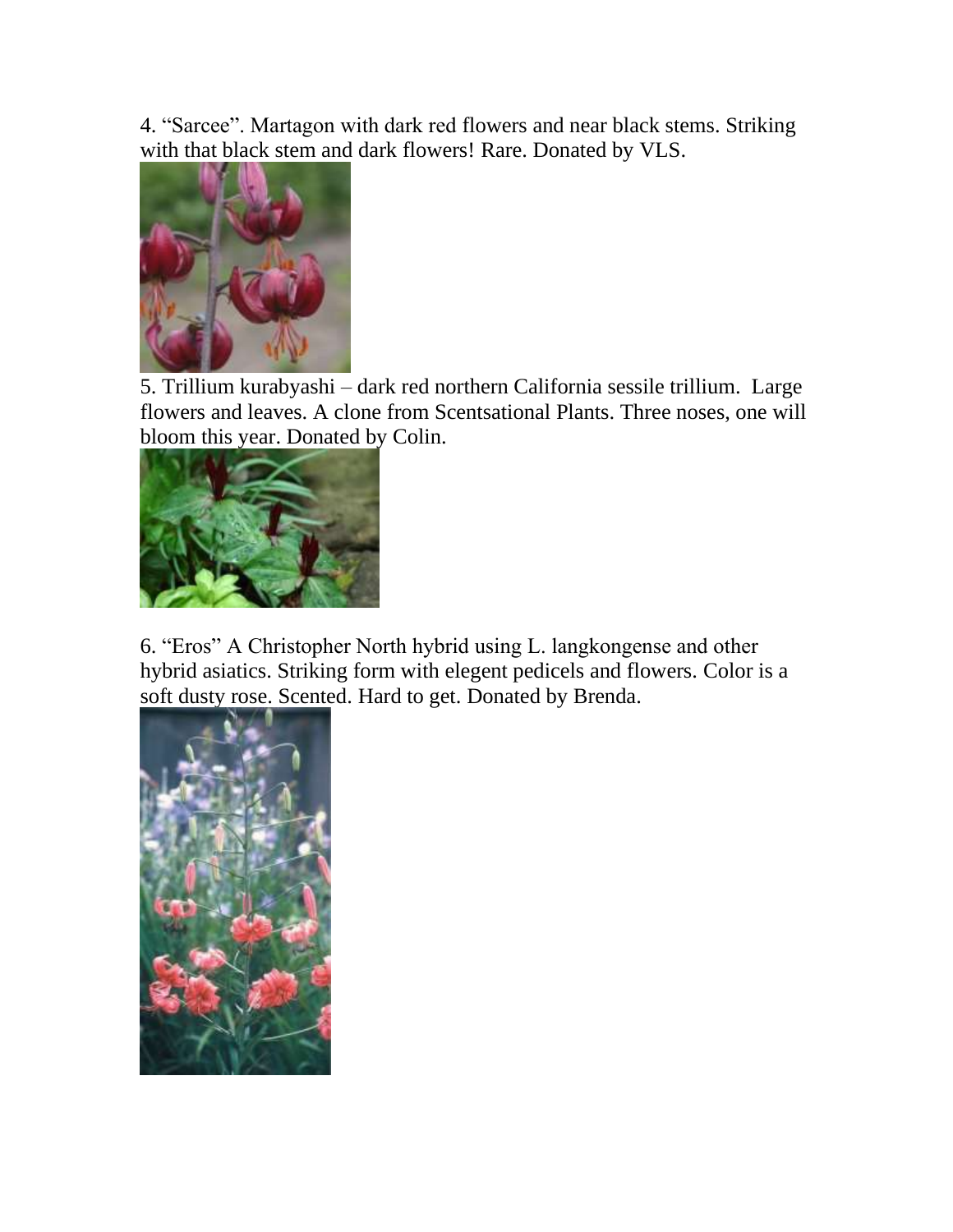7. Peony "Festiva Maxima". Strong, white, scented, double shrub peony. P. lactiflora hybrid. Bred over 150 years ago and still popular! Donated by Malcolm.



8. "Ralph's MD x NALS" from Brian Bergman. Bergman hybrid with downfacing trumpet flowers and ruffled petals. Pink on the outer petals fades to white with deep orange centers of the petal. Striking and unique.



9. Cypripedium formosanum. Dramatic slipper orchid, native to the central mountains of Taiwan. Grows with ferns, epimediums, and trilliums. Rare beautiful and expensive! Donated by Calvor.

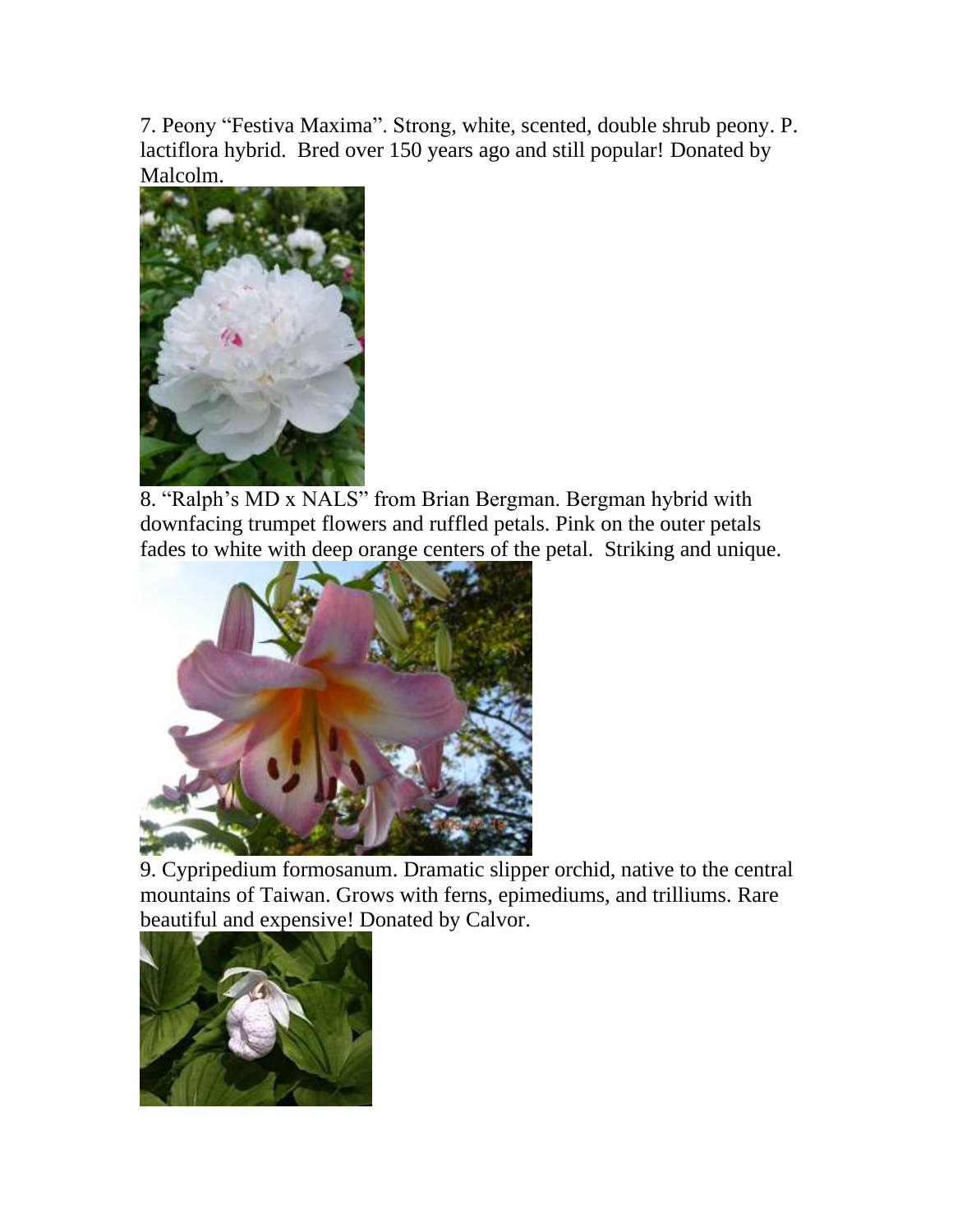10. Trillium albidum, yellow form. Sessile species with pale yellow upright petals. Rare form of a difficult to find, vigorous Californian species suited to our environment. Single nose, may bloom next year. Donated by Calvor.



 $*$ N.B.! this photo is the WHITE form $*$ 

10. "Ortega" Beautiful trumpet form OT bred by Johan Mak. Giant bulb grown by Brian Bergman.



11. Lilium candidum. The "Madonna Lily". One of the oldest cultivated flowers in man's history. Crystalline white trumpet flowers on stems arising from a basal rosette of leaves, which grow in the fall. Donated by Carmen.

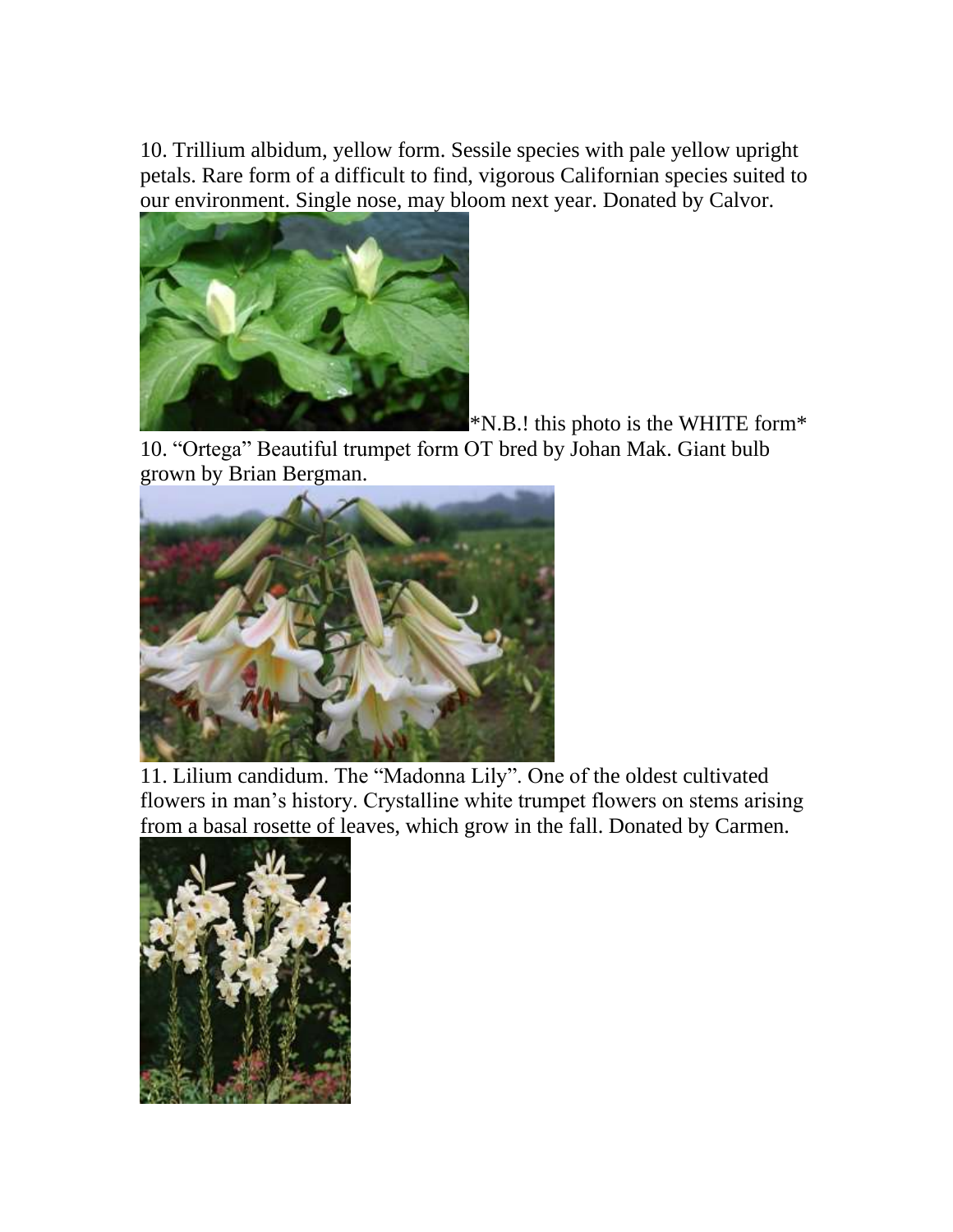12. "Roaring Jelly" Siberian iris, dramatic color and form. Donated by Malcolm.



13. "Sandra". Peter Scheiman hybrid. Strong upright stems give a L. henryi – like flower. Blooms in August. Huge bulb from SW donated by VLS.



14. Lilium lancifolium flavum. A clear yellow form of the Asiatic "tiger lily" grown to perfection by Brenda. Winner of the "People's Choice Award" in the 2018 show. Large bulb donated by Brenda.

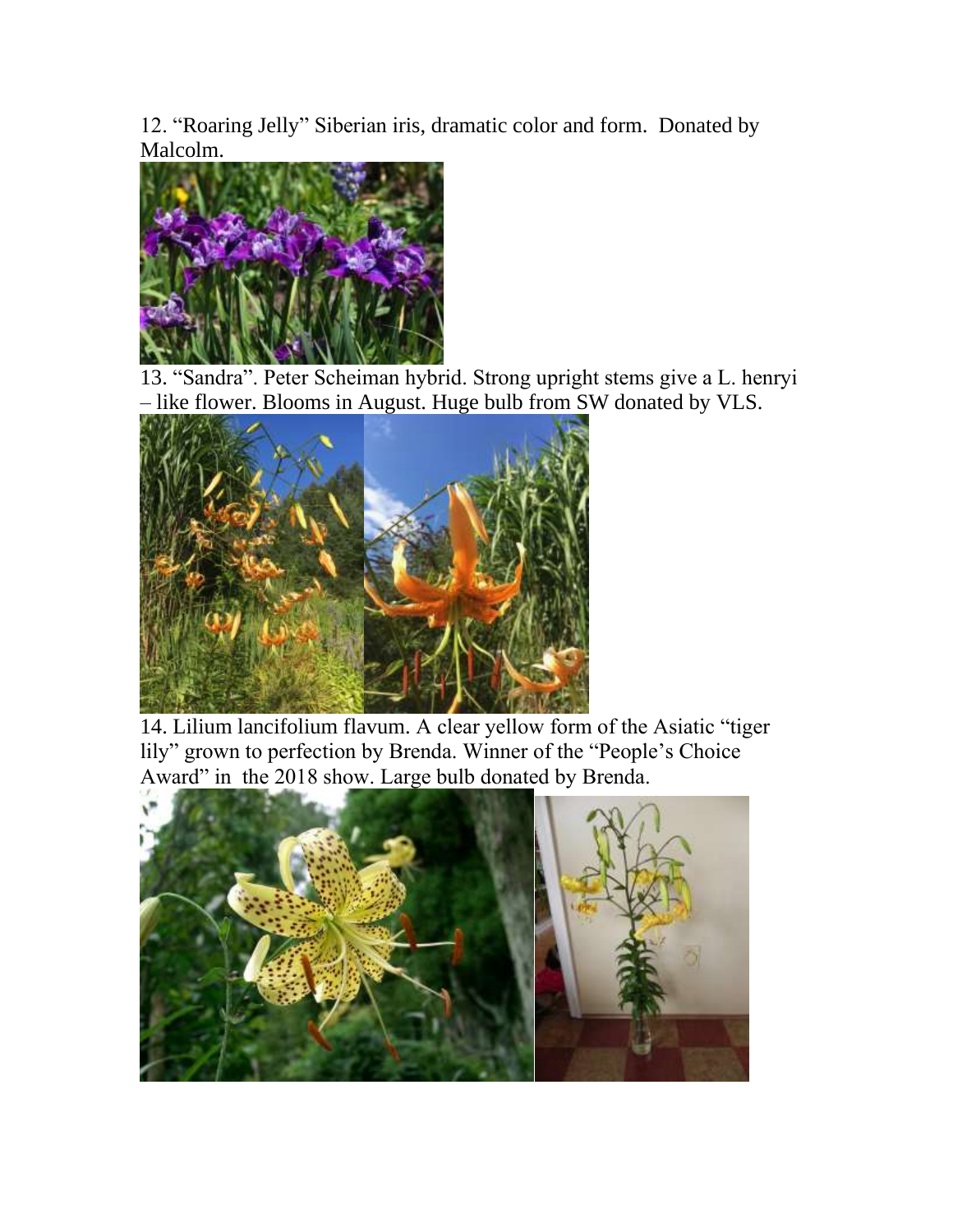15. "Castor River" spuria iris. Blue, gold, and white blooms introduced in 2006. Eric Nies Medal winner 2016. Donated by Ted.



16. Cardiocrinum giganteum. 3 year old bulb of cardiocrinum will bloom in 2 or 3 years depending on conditions. Likes rich soil and shade. From VLS.



17.Trillium simile. The "jeweled wakerobin", an eastern pedicillate trillium, white with pink/purple ovary. 2 noses blooming size. Donated by Colin.

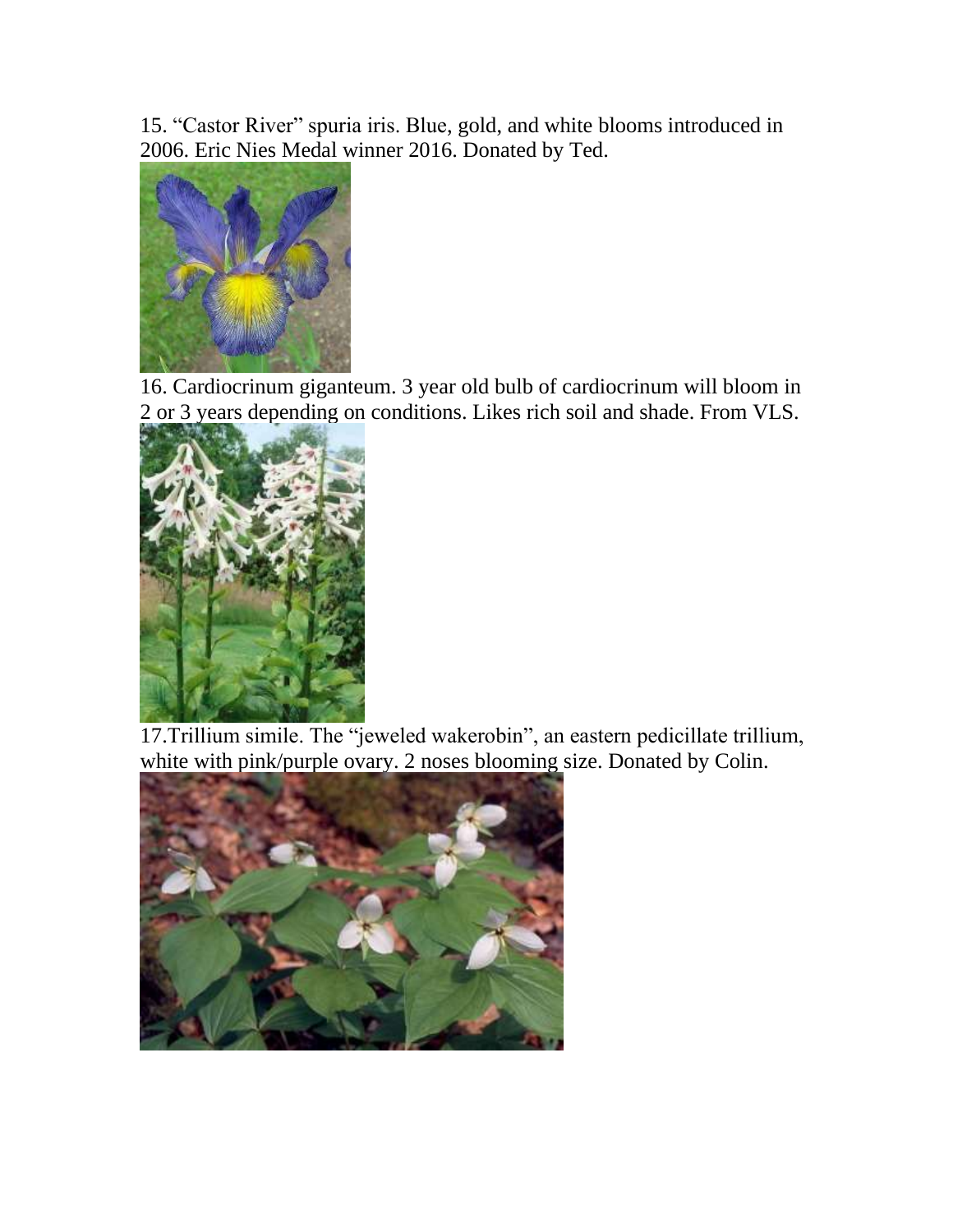18. "T-35-10" Brian Bergman trumpet. Black heart OT x Roy's Select. The parentage in this lily makes it a great one for future hybrids in the red heart black heart lines, but it is a beautiful and rare garden plant in it's own right.



19. "Pink Jazz". Dick Bazett's most dramatic OT lily. Pink trumpets on strong stems. The color varies with age of the flower and sun exposure This giant bulb grown by SW Lilies in Ontario, donated by the VLS.



20. Trillium ovatum. Our native trillium. Three large noses which bloomed this year and will increase quickly in the right conditions. Donated by Colin.

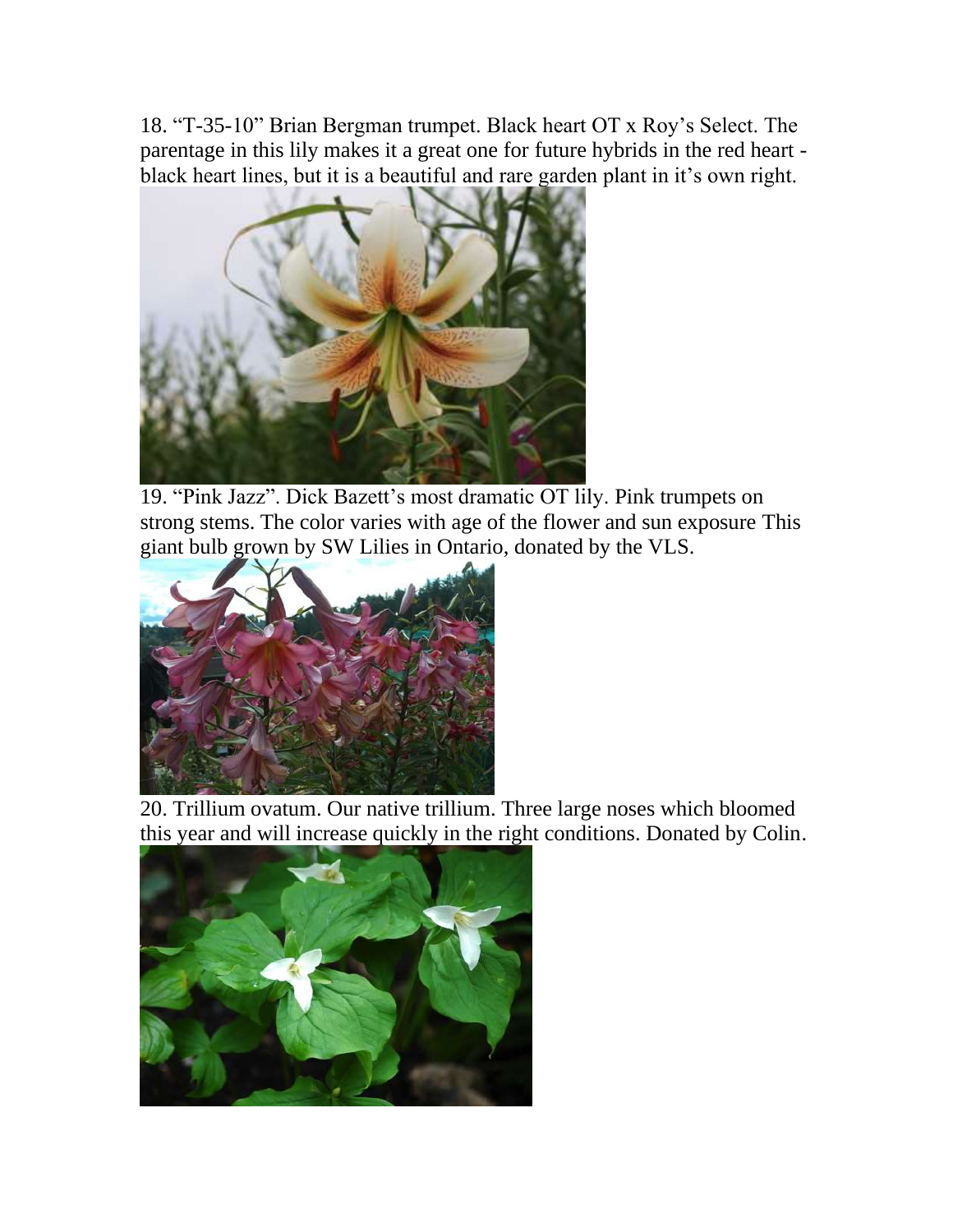21. Iris confusa. The tallest of the crested iris. 2 to 3 foot segmented stems hold fans of leaves aloft. Sprays of blue and white flowers emerge from the fans in the spring. Likes shady moist spot. Slugs and tree frogs love it. From Colin via the VLS HCP bed.



22. "Port Wine". Martagon hybrid with clear wine red petals. Minimal or no spots. Hybridized by Claude Shride, introduced in 1982. From SW Gardens.



23. Hepatica nobilis. Large specimen donated by Jacqui.

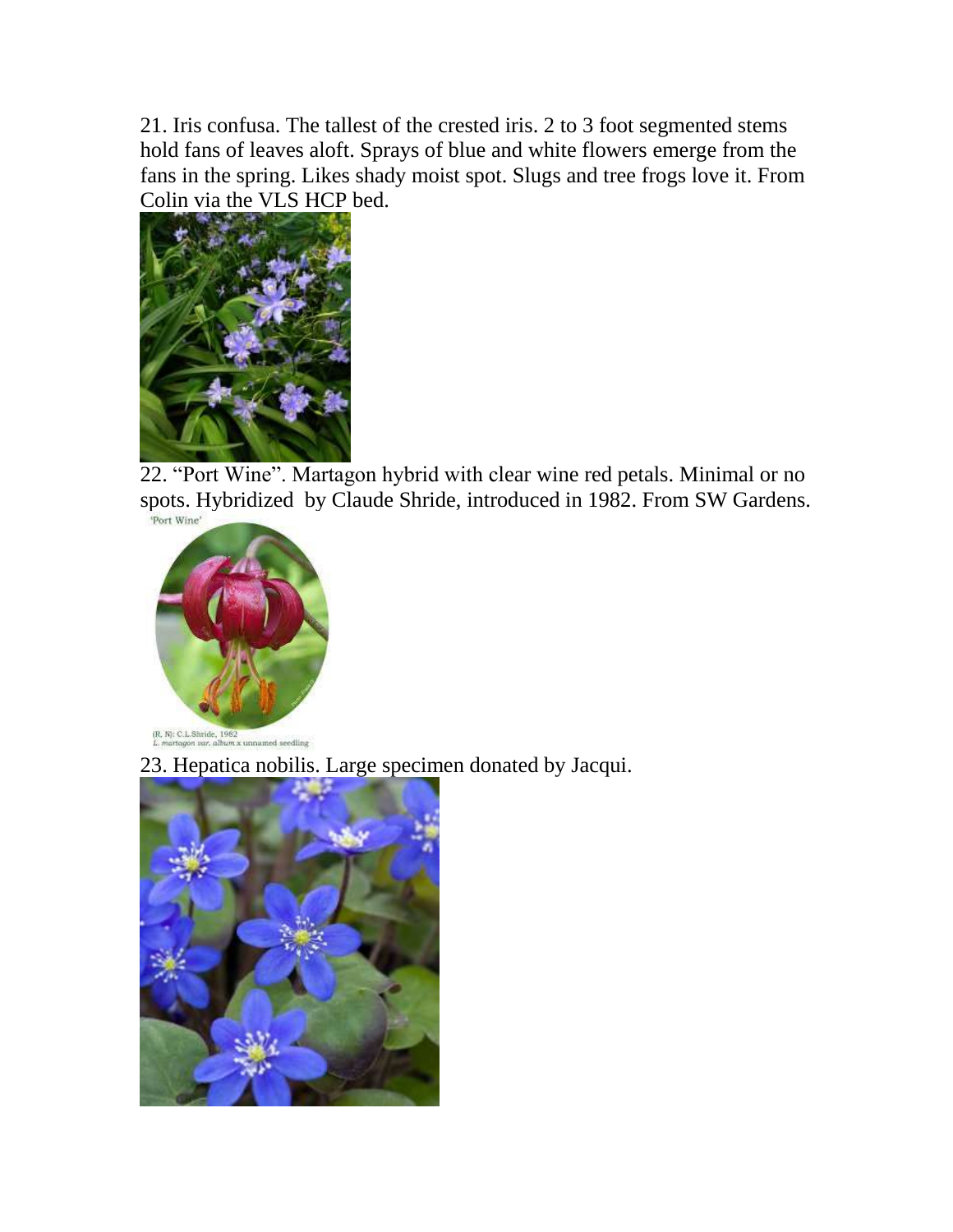24. "Herald Angel x Tropical Isle". A long lived and sturdy Brian Bergman trumpet hybrid. White with yellow centers, ruffled petal edges.



25. Podophyllum "Spotty Dotty". Hard to get podophyllum with striking pattern on it's large fan-like leaves. Donated by Calvor.



26. Lilium henryi. Three huge bulbs from Wanita. This reflexed orange "trumpet" species is dramatic in the garden, and these bulbs will make a statement next year! Grown and donated by Wanita.

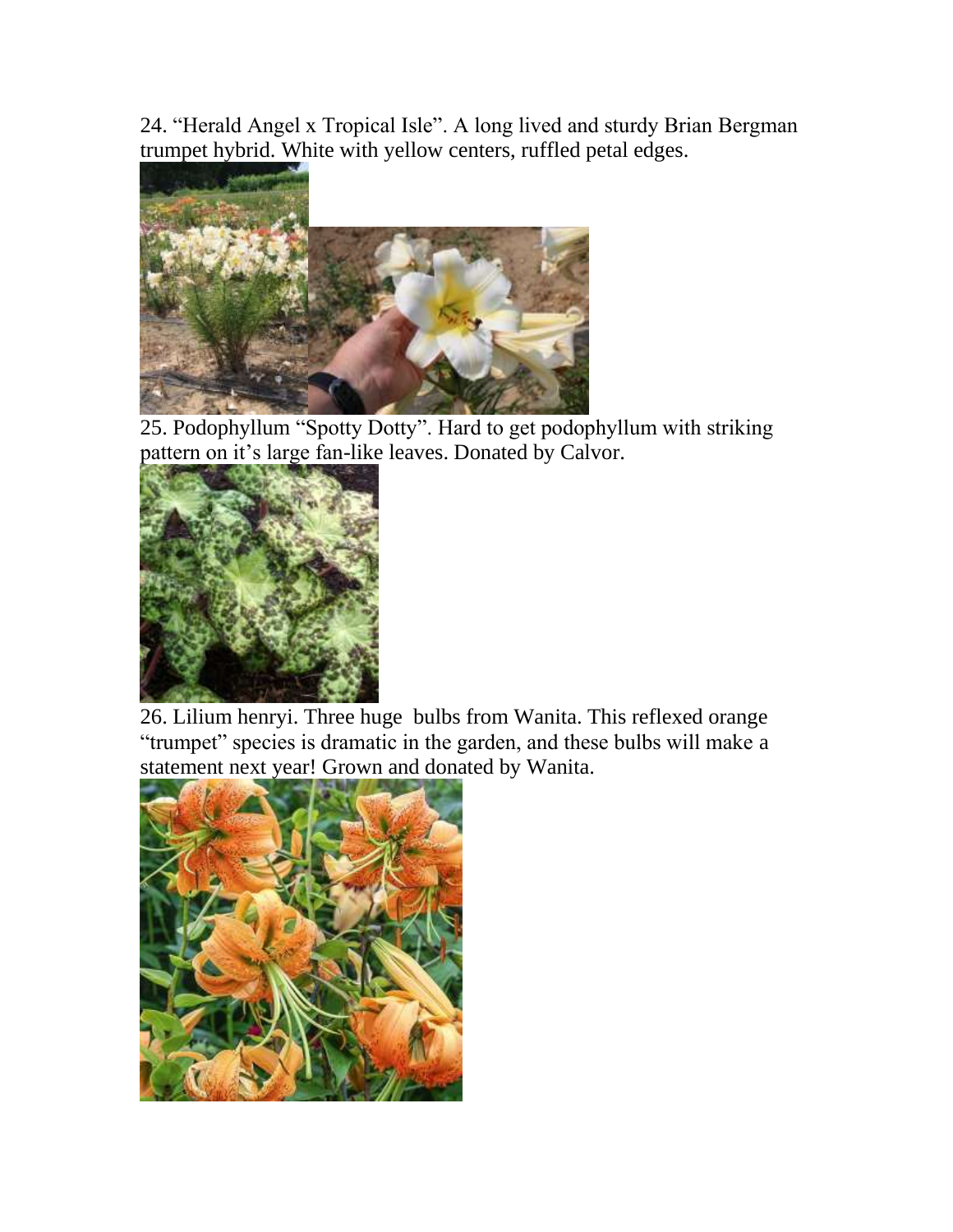27."Betty Sturley". Charlie Kroell hybrid using L. henryi (his favorite species). Large bulb of this hard to get lily. Donated by the VLS.



28. Trillium chloropetalum. The "Giant Wakerobin" is a large Californian species with maroon red sessile flowers. Grown and donated by Calvor.



29. "Ice Caves". Judith Freeman hybrid. Tetraploid trumpet with unusual color in throat – green. Tall sturdy stems don't need staking. Grown and donated by Brenda.

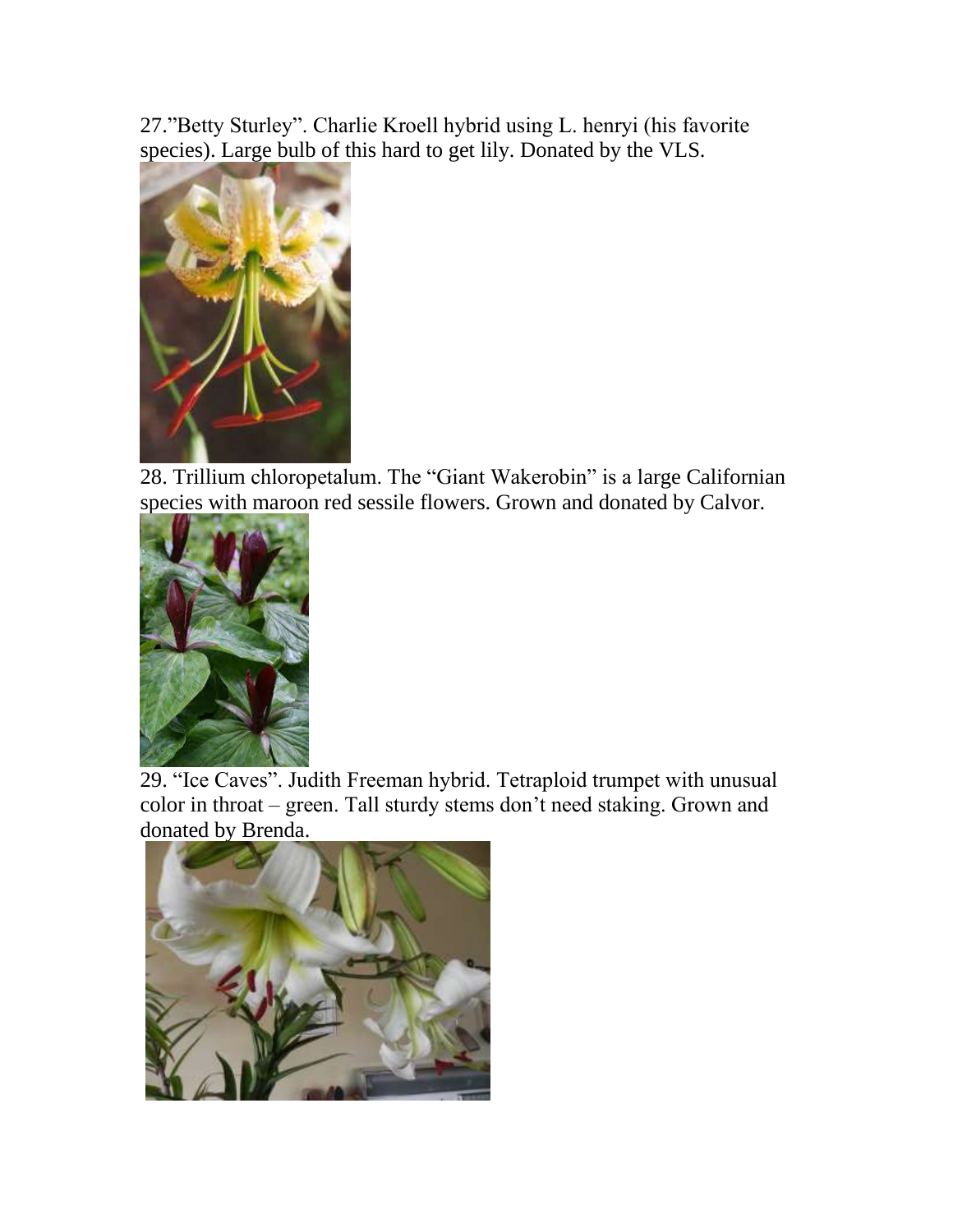30. "OT-8-07". Brian Bergman hybrid of Pizazz x Roy's Select. The red heart color shades into black giving more of a purple heart appearance. Very rare and choice plant, good sized bulb.

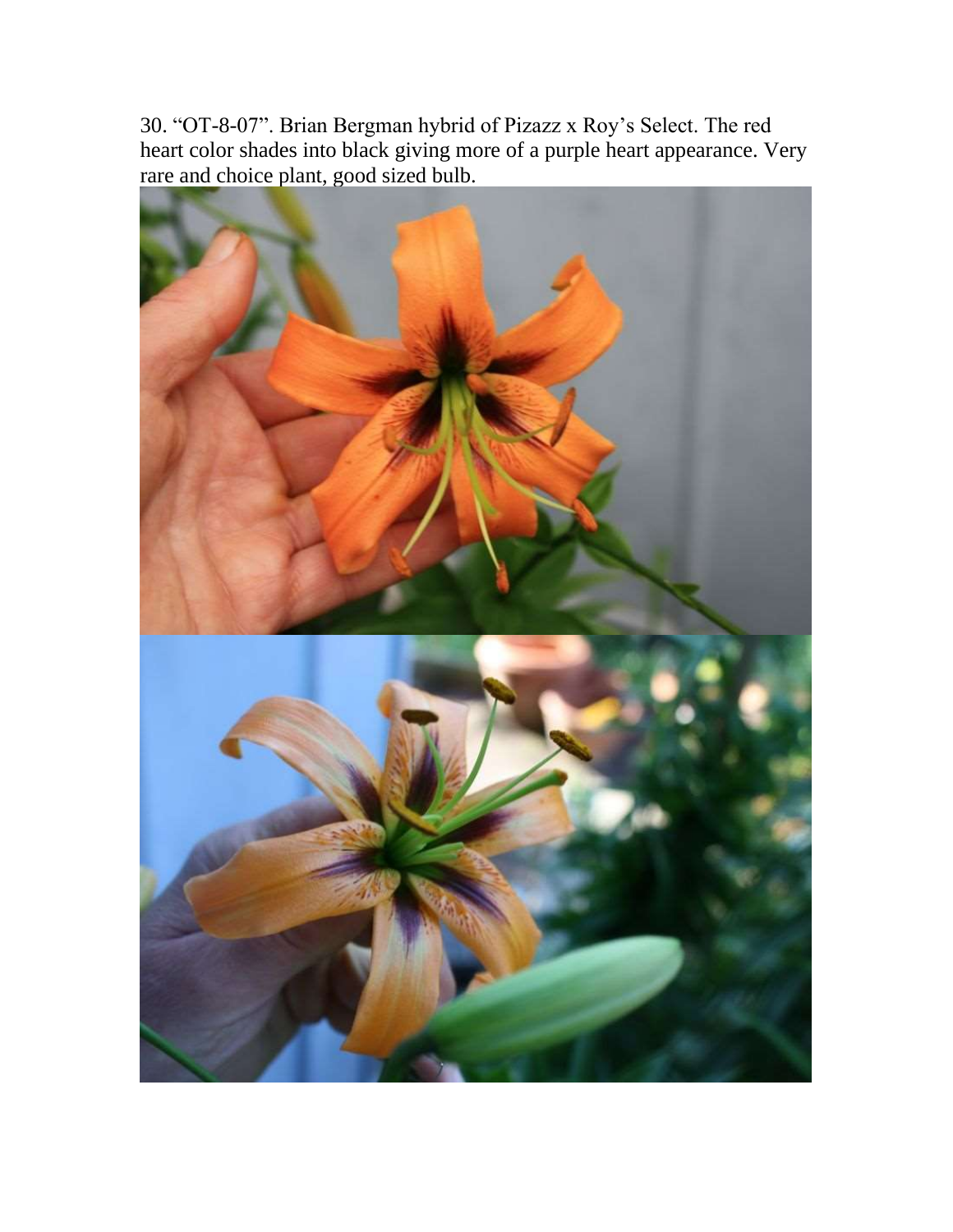## Silent auction

We are very fortunate to have doubles of several of the live auction plants to place in the silent auction! These include: "Scheherazade", "Freda Willis", "Pink Jazz", "Betty Sturley", Wanita's Lilium henryi (another three giant bulbs!), and Calvor's Trillium ovatum (two pots!). So don't despair if you miss out on the live auction for these items – you have a second chance! This is our list of our other silent auction items so far…

"OT-T-20-13" Brian Bergman. Roy's Select and OT genes in it.



"OT-12-10" Brian Bergman. Pale pink and yellow bowl form.



"OT-11-10" Brian Bergman. Vigorous, yellow-orange OT. 2 bulbs.



"Robinson's Comet". One of pioneering Manitoban hybridizer Ed Robinson's last Asiatic hybrids. Donated by VLS.